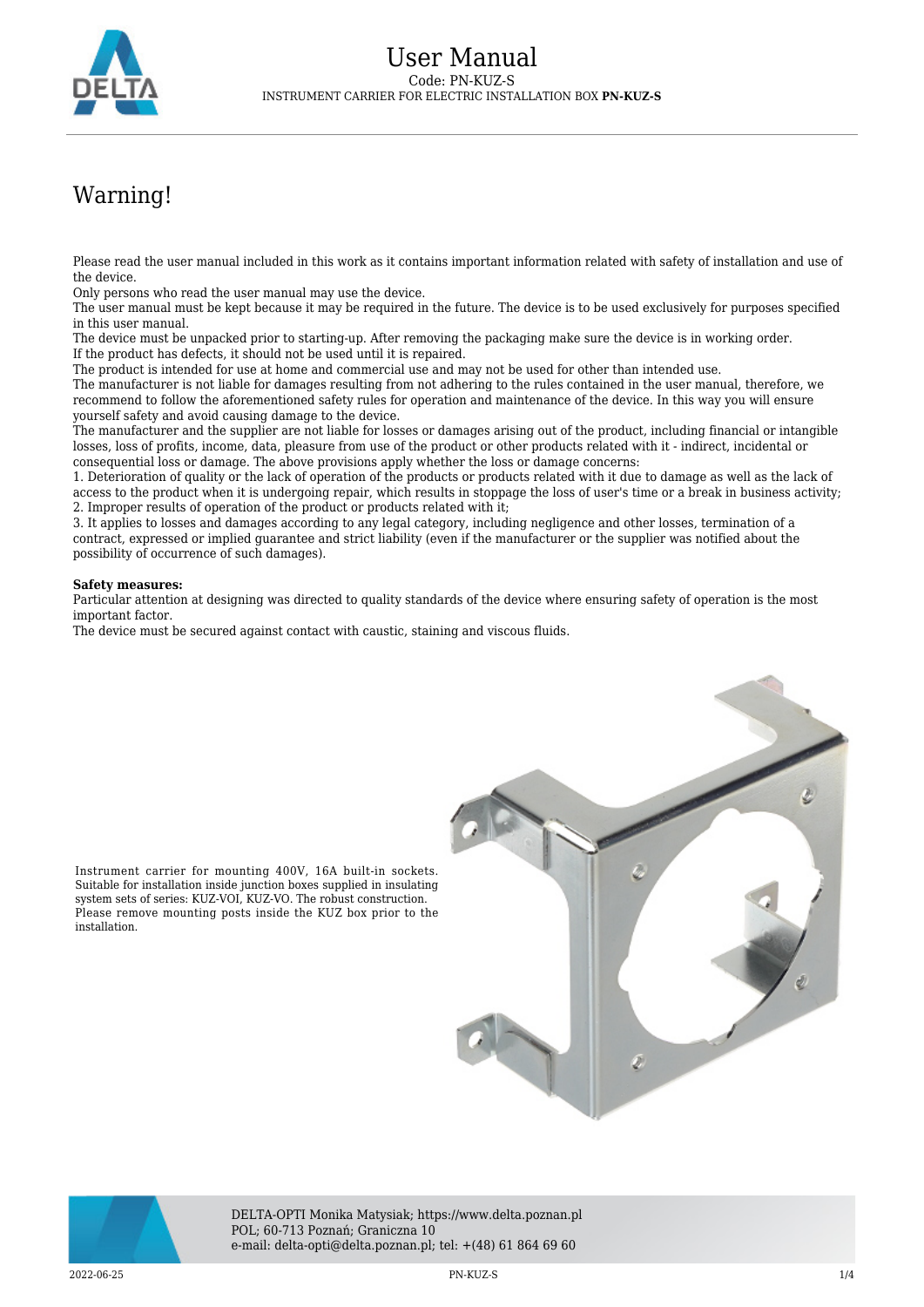

## User Manual Code: PN-KUZ-S INSTRUMENT CARRIER FOR ELECTRIC INSTALLATION BOX **PN-KUZ-S**

| Application:             | KUZ-VOI, KUZ-VO                                          |
|--------------------------|----------------------------------------------------------|
| Number of sections:      |                                                          |
| Main features:           | • for junction boxes<br>• Grounding - via grounding bolt |
| Material:                | Steel - surface finishing ZnCr                           |
| Color:                   | Silver                                                   |
| Weight:                  | $0.122$ kg                                               |
| Mounting holes distance: | 60 mm                                                    |
| Dimensions:              | 117 x 87 x 42 mm                                         |
| Guarantee:               | 2 years                                                  |



Front view:

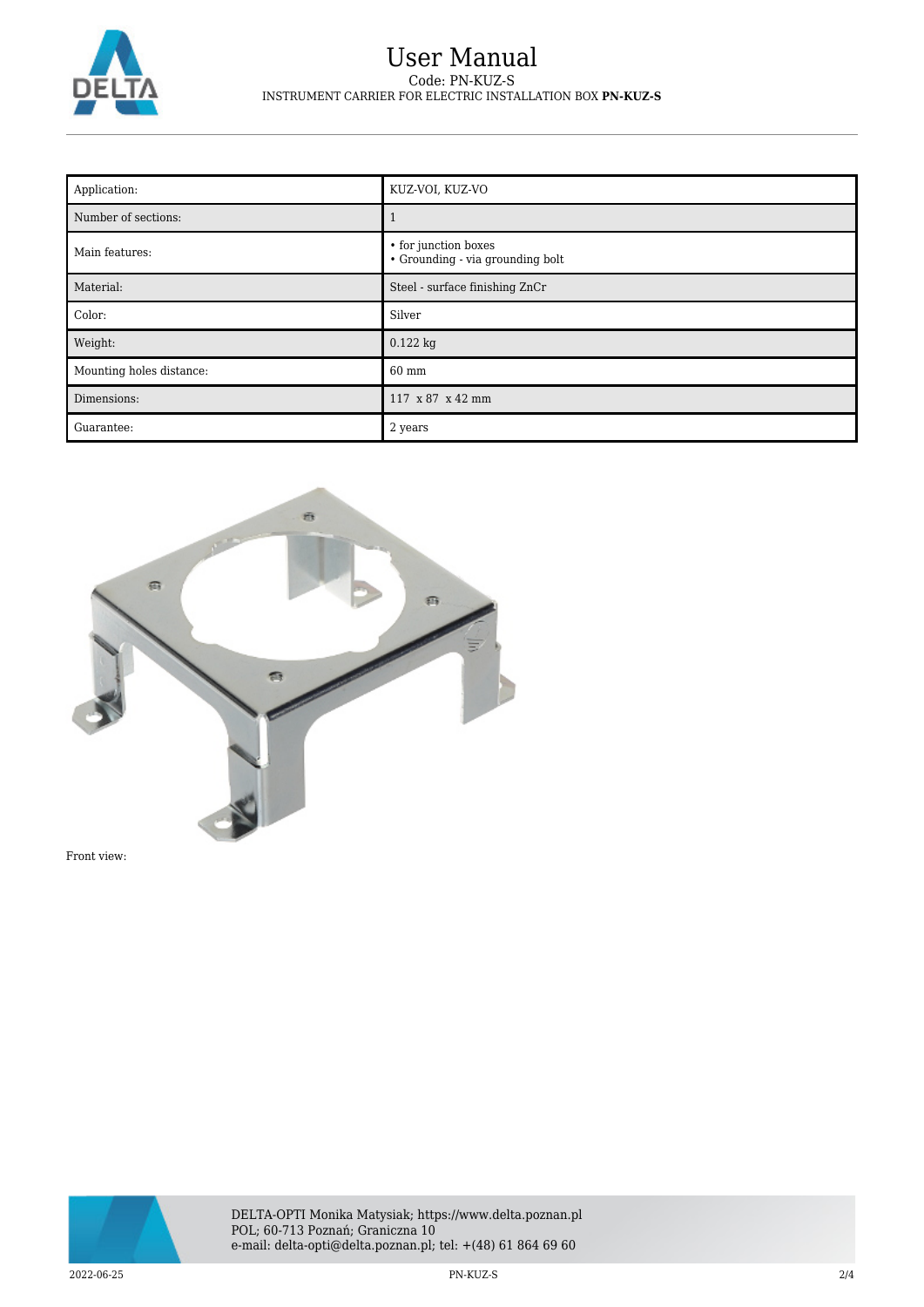



Dimensions: